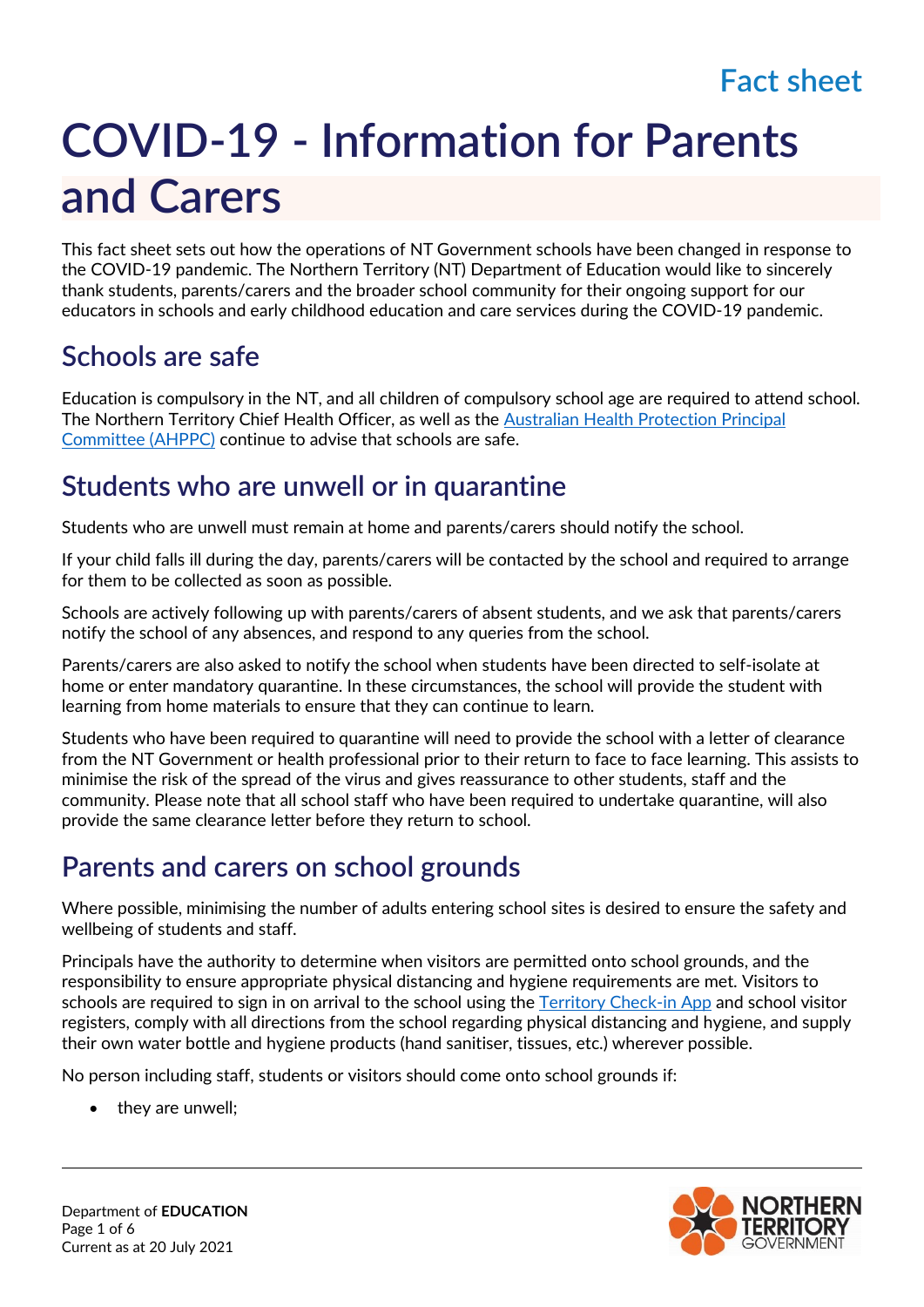- they are awaiting the outcome of a test for COVID-19;
- they have been directed by relevant authorities to quarantine or self-isolate; or
- in the last 14 days, they have travelled to a place identified by the Australian Health Protection Principal Committee (AHPPC) as a COVID-19 hotspot.

At principal discretion, schools may hold events and other activities that include visitors coming onto school grounds. Where this does occur, these activities will be carefully managed to ensure that physical distancing and hygiene measures are in place. Parents/carers are asked to keep updated with the latest information about visiting and events from their child's school, and to comply with any requests and protocols put in place to ensure the ongoing safety and wellbeing of students and staff.

Please speak directly with your school if you have queries or concerns about visiting the school, or any planned activities.

Parents/carers of primary aged students and students with additional needs are encouraged to speak directly with their school to confirm what arrangements are put in place to minimise the number of people moving in and out of the school grounds, particularly at drop off and pick up times.

Parents/carers are encouraged to continue to regularly communicate with their child's school. It is recommended that this be done via phone or online in the first instance and if a face-to-face discussion is required, this is discussed and planned.

#### **Measures in place in schools to enhance safety**

Schools have adopted rigorous new measures to ensure they are safe and healthy environments. Measures that are in place at your school might include the following:

- Continuing to limit the number of visitors in schools, and ensuring visitors practice good physical distancing and hygiene.
- Taking a cautious approach to large events, and ensuring that any large events are carefully planned and managed to ensure the safety and wellbeing of staff, students and others.
- Many schools will continue to deliver events in different ways, including online assemblies, reading announcements over PA systems, delivering awards in class, and holding smaller events.
- Children may be asked to stay in designated areas in the playground and avoid close contact with each other, including avoiding activities like handshaking, hugging and kissing, or games that include holding hands or other physical contact
- Extra care is being taken to clean the school every day, and to wipe surfaces regularly including playgrounds, door handles, desks, computers, phones and touch screens.
- Students are being encouraged to increase the space between each other where possible, for example, by placing markings on the floor and increasing the space between desks and chairs.
- Students are being encouraged to maintain 1.5m distance when entering or leaving a classroom, and when getting on the bus.

Check with your child's school to find out more about the specific measures they are taking.

#### **How can families help the school community to stay healthy?**

- Keep sick children at home, and arrange for COVID-19 testing if needed. It is more important than ever to do this.
- Stay 1.5 metres away from others when doing pick up and drop off.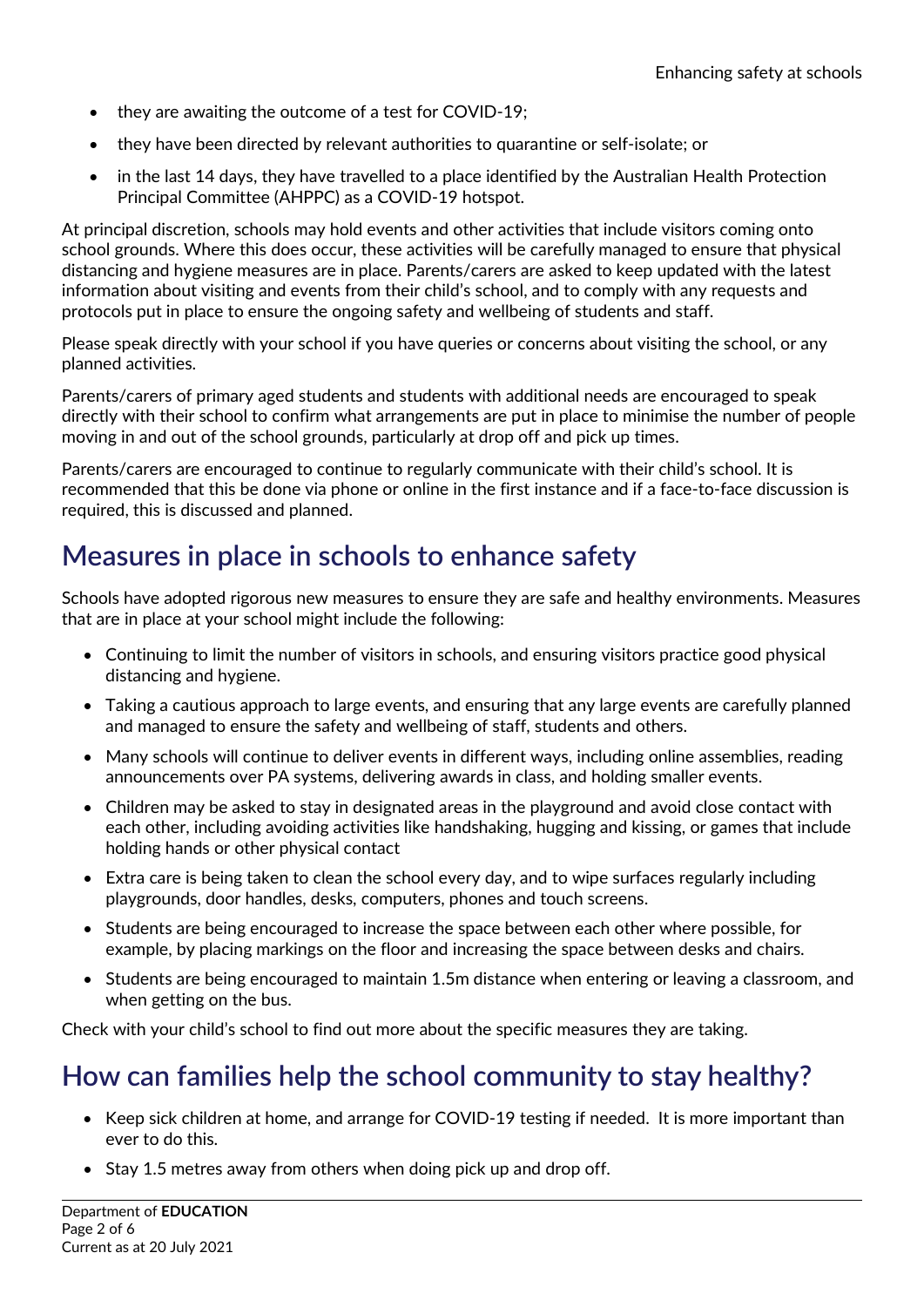- When you enter the school:
	- $\circ$  make sure you sign in using the Territory Check-in App and school visitor registers;
	- o follow all the directions from the school regarding physical distancing and hygiene;
	- o wash your hands with soap or hand sanitiser on entry;
	- $\circ$  bring your own hygiene products (hand sanitiser, tissues, etc.) and water bottle.
- Practice and promote good hygiene with your children, including:
	- o keep your hands to yourself
	- o try not to touch your face
	- o sneeze and cough into your elbow or a tissue, NEVER into the air
	- o regularly wash your hands with soap, properly for 20 seconds, including:
		- when you enter the school or classroom;
		- **•** before you eat or touch your face;
		- **EXECT** after playing outside or with other people or animals; and
		- **a** after going to the toilet
	- o don't suck your fingers, pencils or other things
	- o don't share food or drink bottles
	- o spread out and avoid close contact with others
	- o use hand sanitiser before and after sharing things like laptops, iPads and toys.
- Download the Australian Government COVIDSafe app on your phone.
- Talk to your child about what is happening, remain calm and reassuring. Help your child feel informed so they understand what is happening.
- If your child is required to stay at home, it is important that they maintain a healthy lifestyle, including a balanced diet, good sleep and social contact at home and by email and phone with family and friends.

# **Talking to your child about COVID-19**

Listen to your child; answer their questions as honestly as possible and correct any misunderstandings. This will help them feel informed and understand what is happening.

Stay up to date with the facts from reliable sources so you can keep conversations calm, considered and constructive. Provide information in words that are appropriate to the age of your child.

Children can be distressed by hearing repeated stories so monitor how much your children are being exposed to television and social media and encourage them to talk about what they are seeing and hearing.

Tips for [talking to kids](https://coronavirus.nt.gov.au/community-advice/life-at-home/talking-to-kids) about coronavirus (COVID-19).

#### **Learning from home**

Where a child is learning from home due to vulnerabilities to COVID-19 or direction by a health professional to self-isolate or quarantine, schools will provide learning (online or printed) to support the continuation of learning from home and, where possible, may also loan devices to students to support their continued learning.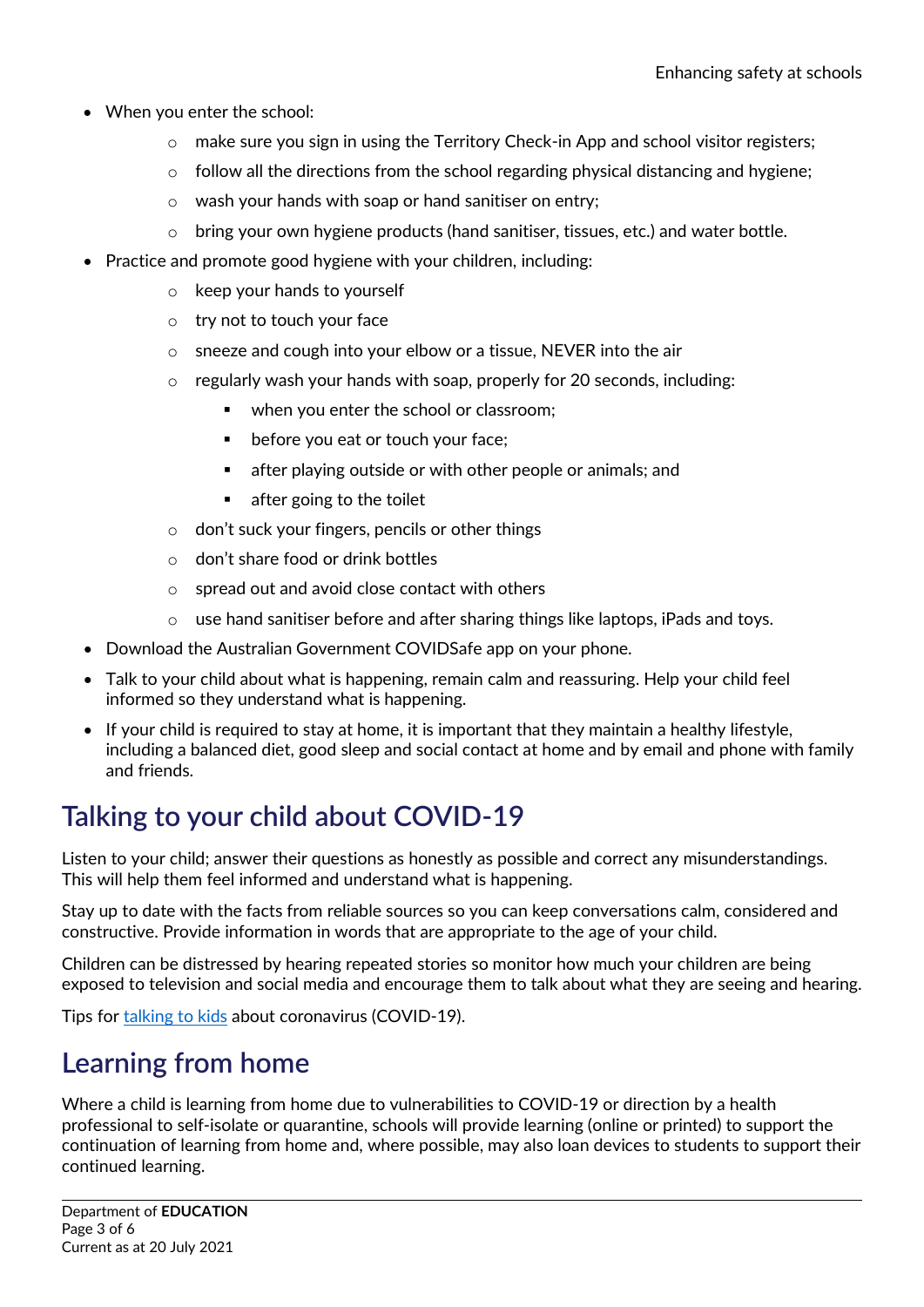Parents/carers can also access a range of resources on the [Learning Together website](https://nt.gov.au/learning/learning-together) to support their child if they are learning from home.

Where a student is learning at home, the parent/carer is responsible for the student's learning, safety and wellbeing at home or elsewhere.

Parents/carers must notify their child's school if they will be absent. Schools will work with any students and parents/carers for notification of any unexplained or unacceptable reasons for being absent from school.

As per usual practices, schools will work with students and parents/carers to support learning from home if the student is unwell or has explained absences.

Students with unexplained or unacceptable reasons for absences may be supplied with a hard copy or online learning package with further support being provided dependent on the operational capacity of the school.

## **Supporting your child to learn safely online**

Parents/carers are encouraged to access the [eSafety.gov.au](https://www.esafety.gov.au/key-issues/covid-19) for specific advice regarding COVID-19 including:

- o [an online safety kit for parents and carers](https://www.esafety.gov.au/about-us/blog/covid-19-online-safety-kit-parents-and-carers)
- o [an online safety booklet for parents and carers](https://www.esafety.gov.au/sites/default/files/2020-04/aus-global-parent-online-safety-advice.pdf)
- o [advice for school leaders keeping schools and learning safe online](https://www.esafety.gov.au/about-us/blog/covid-19-keeping-schools-and-learning-safe-online)

#### **Information for Year 12 students**

The same requirements for completing the NT Certificate of Education and Training (NTCET) are in place and students will be able to obtain an Australian Tertiary Admissions Rank (ATAR).

If you have further questions, contact your school's NTCET Coordinator or visit the [South Australian](https://www.sace.sa.edu.au/)  [Certificate of Education.](https://www.sace.sa.edu.au/)

## **Information on Vocational Education and Training (VET) courses**

VET courses will continue, including courses run by Charles Darwin University in Darwin and Palmerston. All Registered Training Organisations (RTOs) working in partnership with schools are expected to have in place COVID-19 safety plans. Schools will be reviewing RTOS' COVID-19 safety plans before engaging with them.

Structured Work Placement for students undertaking a VET course will continue if agreed to by the employer and parent, subject to school and parents being satisfied with the business's COVID-19 safety plan.

Any changes to VET courses will be communicated directly from the Registered Training Organisation (RTO) to the school.

#### **Information for boarding school students**

All NT boarding schools are open and operating as normal.

Students whose parents/carers have made the decision not to return to previous boarding will be required and supported to enrol in: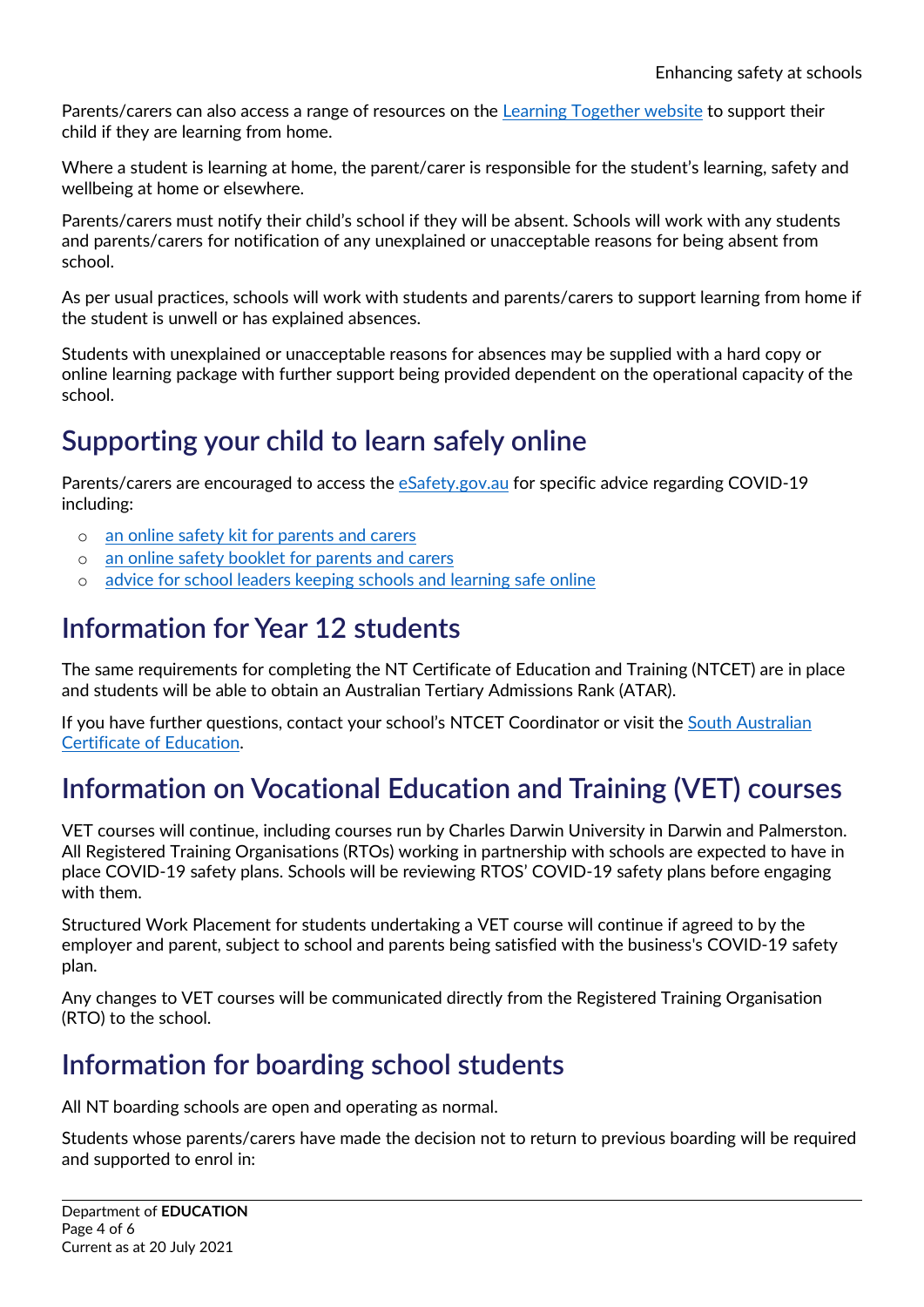- a) their local school
- b) another boarding school; or
- c) the NT School of Distance Education.

#### **Assessments**

Assessment and reporting expectations remain the same; that is every student in transition receives a comment and in Years 1 to 9 students must receive an A to E grade for each subject studied, and Years 10 to 12 will receive one written report each semester using A to E grades.

For students learning from home for health reasons, each school will develop an assessment and reporting schedule that identifies evidence of learning to make an assessment of the student's progress and achievement.

These students can still receive an A to E grade for each subject studied. Each school to determine how teachers will collect evidence of learning if students are learning from home.

#### **Outside school hours care**

Outside school hours care (OSHC) services will continue to operate, including on-site OSHC and other services off site that cater for school age children, such as long day care or family day care.

## **School transport**

School buses will continue to operate.

Additional cleaning practices, physical distancing and hygiene practices are in place.

#### **Advice on wellbeing support for families and children**

If you have concerns about your child's wellbeing, please contact the school to discuss the most appropriate support for your child's needs and circumstances.

Parents and other family members might also need support, as such a large scale event can take a toll on our mental health. During these challenging times it is important to remember that you are not alone and there is always someone available to speak to if you are struggling. There are a number of support services you and your family can reach out to, including:

- Kids Helpline 1800 551 800 [kidshelpline.com.au](https://kidshelpline.com.au/)
- Headspace 1800 650 890 [headspace.org.au/eheadspace](https://headspace.org.au/eheadspace/)
- Parent Helpline 1300 30 1300
- Beyond Blue 1300 224 636 [beyondblue.org.au](https://www.beyondblue.org.au/)
- Lifeline 13 11 14 [lifeline.org.au](https://www.lifeline.org.au/)
- Lifeline Text 0477 131 114 (6pm Midnight (AEST) seven days a week)
- Suicide Call Back Service 1300 659 467 [suicidecallbackservice.org.au](https://www.suicidecallbackservice.org.au/)
- MensLine Australia 1300 789 978 [mensline.org.au](http://www.mensline.org.au/)
- TeamTALK 1800 832 600 [teamhealth.asn.au](https://www.teamhealth.asn.au/news/2020/introducing-teamtalk)